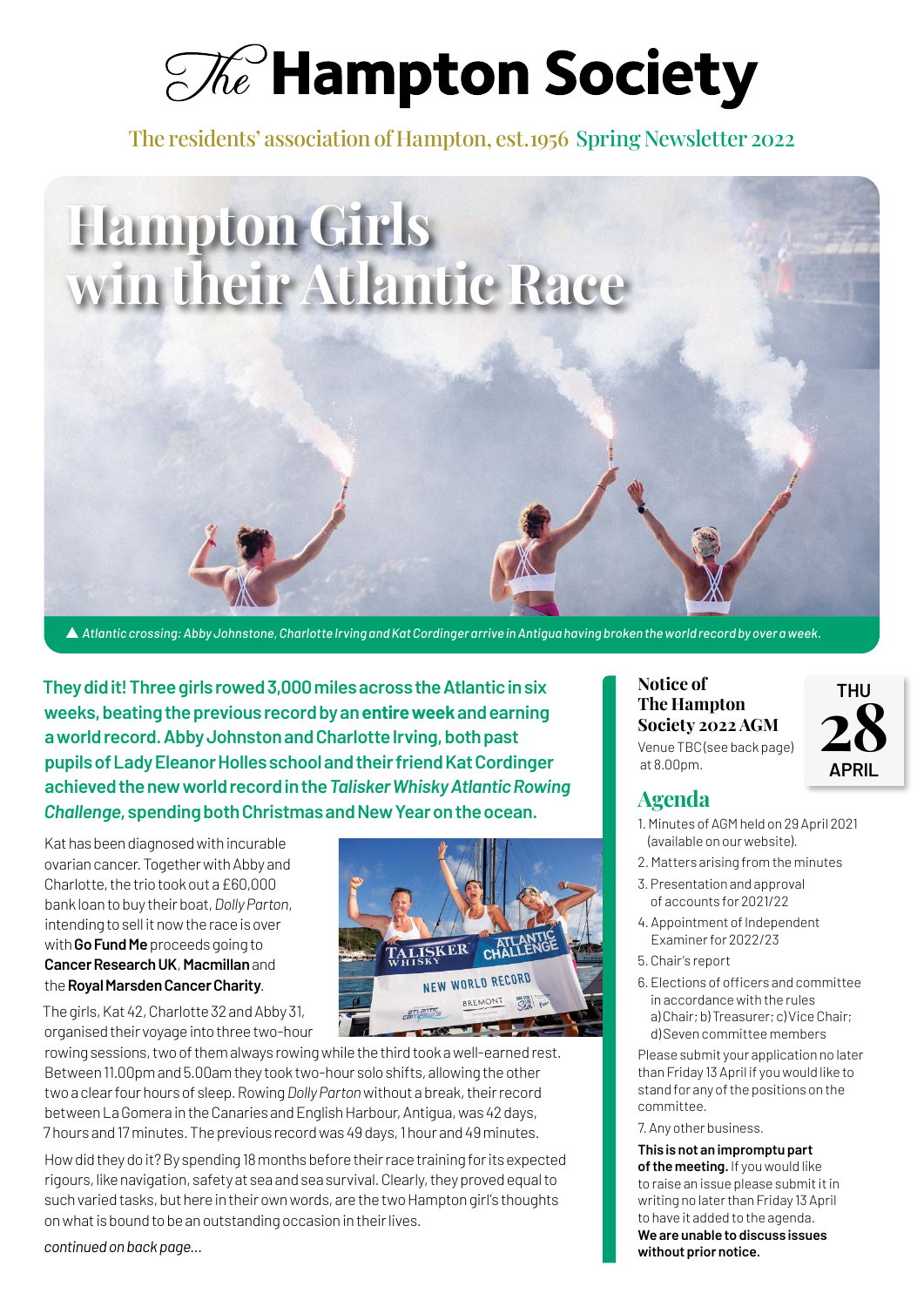

## **Notes from the Chair**

#### **I have received lots of news from Hampton Pool in its centenary year.**

First of all, following Greater London Authority approval at Stage 2 in late January, Richmond Planning confirmed the decision to approve the Hampton Pool building development on 18 February. The charitable trust will be holding a conversation with their members highlighting the key features and what has changed in March.

Centenary celebrations will take place at the weekend of 24 June, around the date it officially opened a hundred years ago in 1922. Please get in touch with the Trust at **100@hamptonpooltrust.org.uk** if you have any memories of Hampton Pool over the years you would like to share in this momentous year.

#### *Calling time*

I would like to thank members **Richard Pull**, **Linda** and **Robert Cox** for all their enthusiastic help in running the refreshment bar at our events over the last few years. We now have a vacancy and would love to hear from you if you fancy helping the Society by running our modest bar. Please get in contact with me to get involved.

I would also like to acknowledge the immense effort of our retiring committee member **Sylvia Bridge Le Cluse**. For over seven years Sylvia has been monitoring and advising the committee on planning applications that challenge the aims of the Society – *the protection and development of the local environment, both built and natural, and to ensure that the provision of amenities enhances the quality of life for the residents of Hampton*. Iacopo Sassi is a practising architect, deputy Chair of the Society and leads the planning group. If you would like to join the committee and help in this important area, Iacopo and I would really like to hear from you.

#### *Local inspiration*

Finally, I would like to say how inspired I have been by the achievement of our two local girls and their friend, our cover stars. I have been in regular contact with Pauline – Charlotte's mum – during the girls' adventure at sea. Besides updates on progress and amazing encounters, Pauline has regularly informed me of when they would be appearing on **BBC Breakfast** who have been following the **ExtraOARdinary** story. The show even hosted a video link between the girls' parents and satellite phone in the Atlantic on Christmas Day.

Back on dry land, the three girls were in the studio on Monday 21 February and received a special message from **Dolly Parton**, after whom their boat was named. She said "I can honestly say that I am so flattered and so honoured that you would use me in any way to accomplish what you have accomplished. I just wanna say how proud of you I am - you are to be commended. Having my name associated with great girls like you is wonderful. Thank you from the bottom of my heart. You have helped a lot of people."



s *Top: Kat, Abby and Charlotte on BBC Breakfast with Dan Walker and Sally Nugent.*

*Dolly Parton giving her personal message to the girls on 21 February.* ▼



As a parent, I can only imagine how anxious all their mums and dads must have been while their children were in the middle of a vast ocean and I'm sure they are glad it's all over. Until their next challenge!

Kind regards, **William Redfern**, Chair **enquiries@thehamptonsociety.org.uk**

Welliam

#### **Food Bank Donations Replace Birthday Presents**

**There are just so many bunches of flowers or pot plants you can give older friends and relations for Christmas or birthdays.**



When Jean Wood's 95th birthday hove into view she had a brainwave – why not ask for food bank donations in lieu of presents?

Such a sensible idea went down a storm among the prospective guests for her birthday party. They brought along enough food items for a potential 40 households.

Jean is a noted local cakemaker, a contributor to many local fundraisers for St Mary's Church.



She's passed on her talents to her children, too. Daughter Diana and husband Tony are keen cooks, as is daughter Jill and son Ian. This generation of Woods produced a marzipanned fruit birthday cake in white iced latticework and decorated with yellow flowers. It was the star item of the afternoon, supplemented by many small cakes baked by the younger generation.

Following a stroke two years ago Jean now uses a wheelchair. But as recently as 2017 she won the Swan Award from Arts Richmond for her productions of *Black Chiffon* and *WI Blues* for St Mary's Drama Group. *MW* **THS**

## **What a blow**

Storm Eunice certainly left her mark on the village with at least two trees down. This one on Ashley Road rather conveniently fell along the pavement, mostly missing buildings, cars and pedestrians. *WR* **THS**

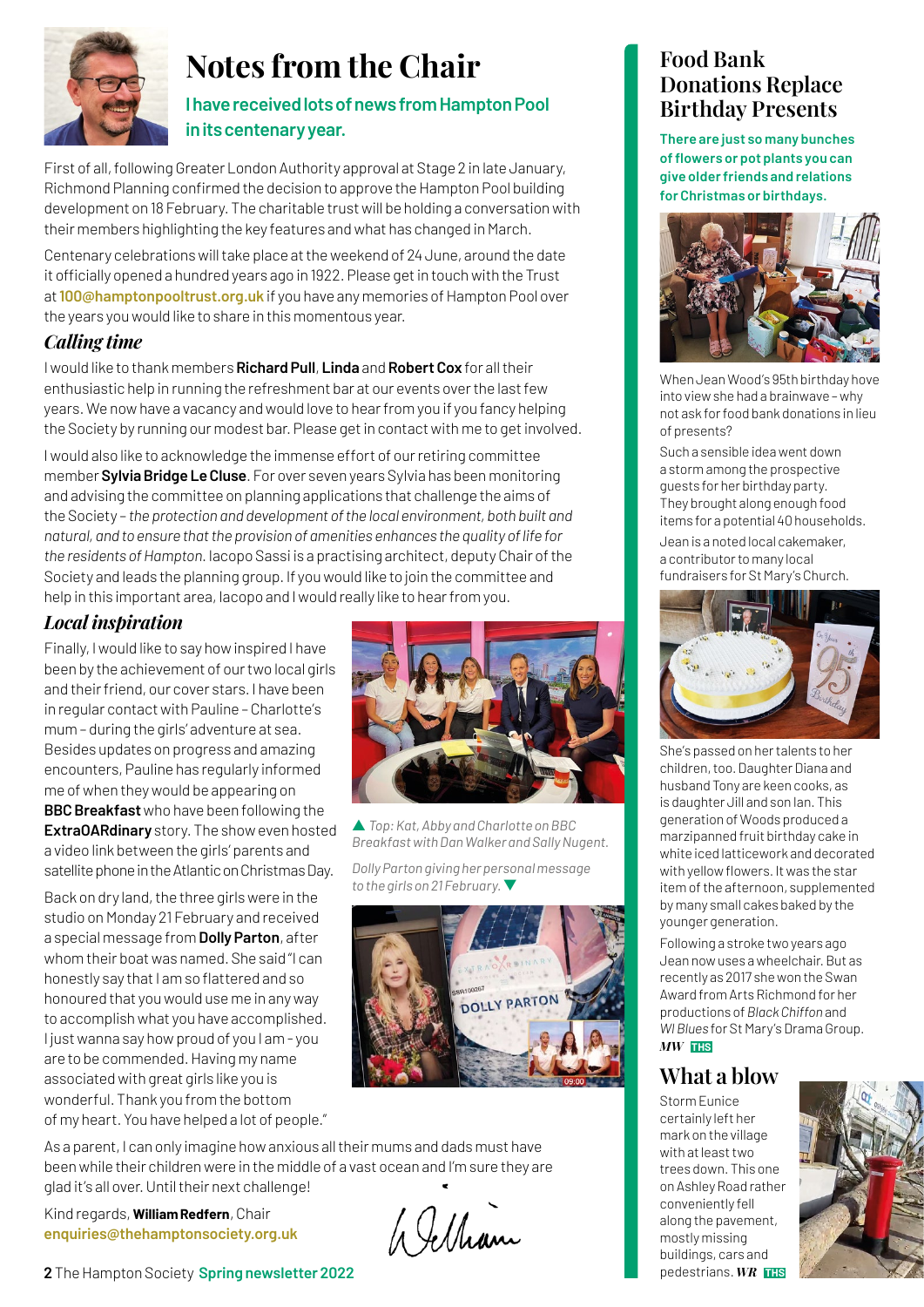# **Repair Shop at the Hub**

**Hamptonians in the know go to The Repair Shop when their household items malfunction. These aren't the antique makeovers found on TV's programme but the more mundane search for advice, repair or re-purchase of some of our essential household items. It's all thanks to Tony Jacques.**

Tony was inspired to set up the business on returning to the UK from Germany just over a year ago. There he had been horrified to see a rubbish tip full of electrical items due to be sent for landfill. "I thought we must find a way to extend the life of these things, stopping landfill and saving money" he explains.

Since last December the Repair Shop has been held at The Inspired Hub in Ashley Road opposite the station. On the third Wednesday of each month, from 2.00-6.00pm, tables are set up in the Hub's sizeable hall, each with an adviser ready to pronounce on care, repair or to discard those radios, toasters, food mixers, coffee grinders or vacuum cleaners. In fact anything transportable.





In practice, once advised, customers can take their 'cured' items home with them, knowing how to treat them, replace batteries or where to find spare parts. Where the original manufacturer charges more, the advice is often "Get it on Amazon".

Which brings us to the charges. There is a donation box at the hall, just pop in whatever you think is the value of the advice or repair you've received. It's up to you and your conscience. The advisers who responded so magnificently to Tony's call comprise retired experts as well as talented amateurs glad

to employ their talents usefully. Those talents are in danger of dying with them unless something resembling the Repair Shop idea catches on.

For the record, a typical repair session brought in 38 items submitted of which 47% were repaired, 16% needed one more part and 37% were sadly declared unrepairable. At least by that stage you can consider buying new with a clear conscience!

Next Repair Shop date is Wednesday 16 March from 2.00-6.00pm. Alternatively look on Nextdoor, Facebook or Instagram for subsequent opening times and dates. *MW* **THS**



## hampton pool **FUNDRAISING TO SECURE THE FUTURE OF THE POOL**

**Back for July 2022** – visit **hamptonpooltrust.org.uk/concerts** for details of this year's exciting line -up including **The Shires**, **The Feeling**, **Heaven 17**, **The Christians** and **Dodgy**!

## **About your committee**

The committee is the governing body of The Hampton Society. It consists of elected officers and up to six committee members. We meet four times a year to discuss current issues that affect the community to see where we can make a contribution. We also organise talks, visits and events for our members.

Any member of the Society is eligible to join the committee and can stand for election at our Annual General Meeting in April or be co-opted during the year. If you are interested in joining the committee and playing a part in the Society and Hampton's development, please contact the secretary below.

#### **Committee members**

**Chair** William Redfern 020 8286 7071 **Deputy chair** Iacopo Sassi 07761 670911 **Secretary** Lesley Cesenek 07540 342813 **Treasurer** Brian Brignall 020 8979 9499 **Membership** Linda Brignall 020 8979 9499

**Newsletter editor** Maura Waters 020 8979 9654

**Event organisers** Alice Fordham 020 8979 3543 Rosemary Hill 020 8973 3604

Contact us at **enquiries @thehamptonsociety.org.uk**

#### **Update on Membership Over 95% of our members now pay by annual Standing Order**

We would really appreciate it if you do not currently pay by Standing Order to consider doing so when you come to renew your membership.

A warm welcome to our new members .

*Newsletter production: Edited by Maura Waters. Designed and produced by William Redfern*  **www.williamredfern.co.uk** *020 8286 7071.*